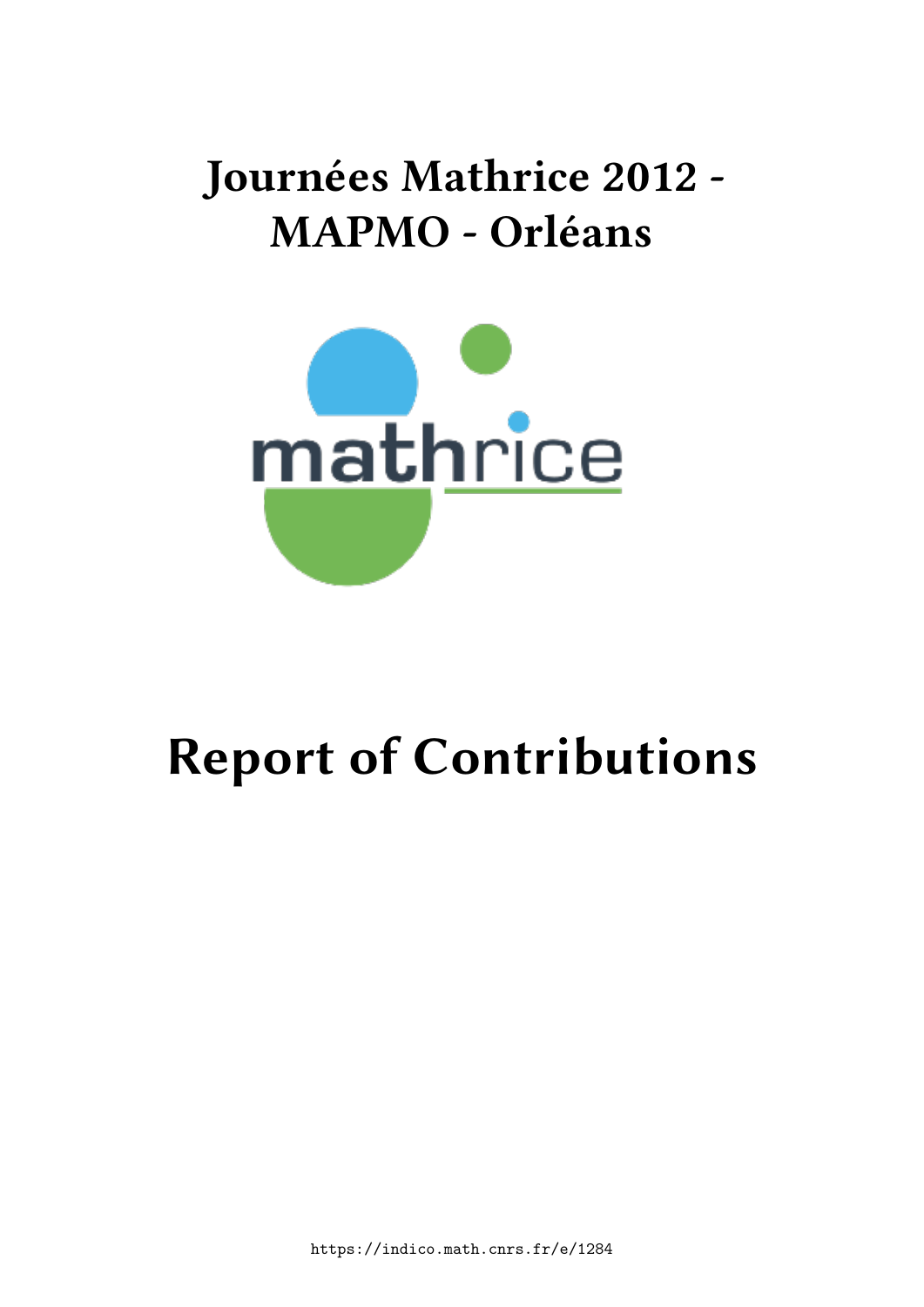Journées Mathric … / Report of Contributions Accueil

Contribution ID: 1 Type: **not specified** 

### **Accueil**

*Tuesday, 9 October 2012 13:30 (30 minutes)*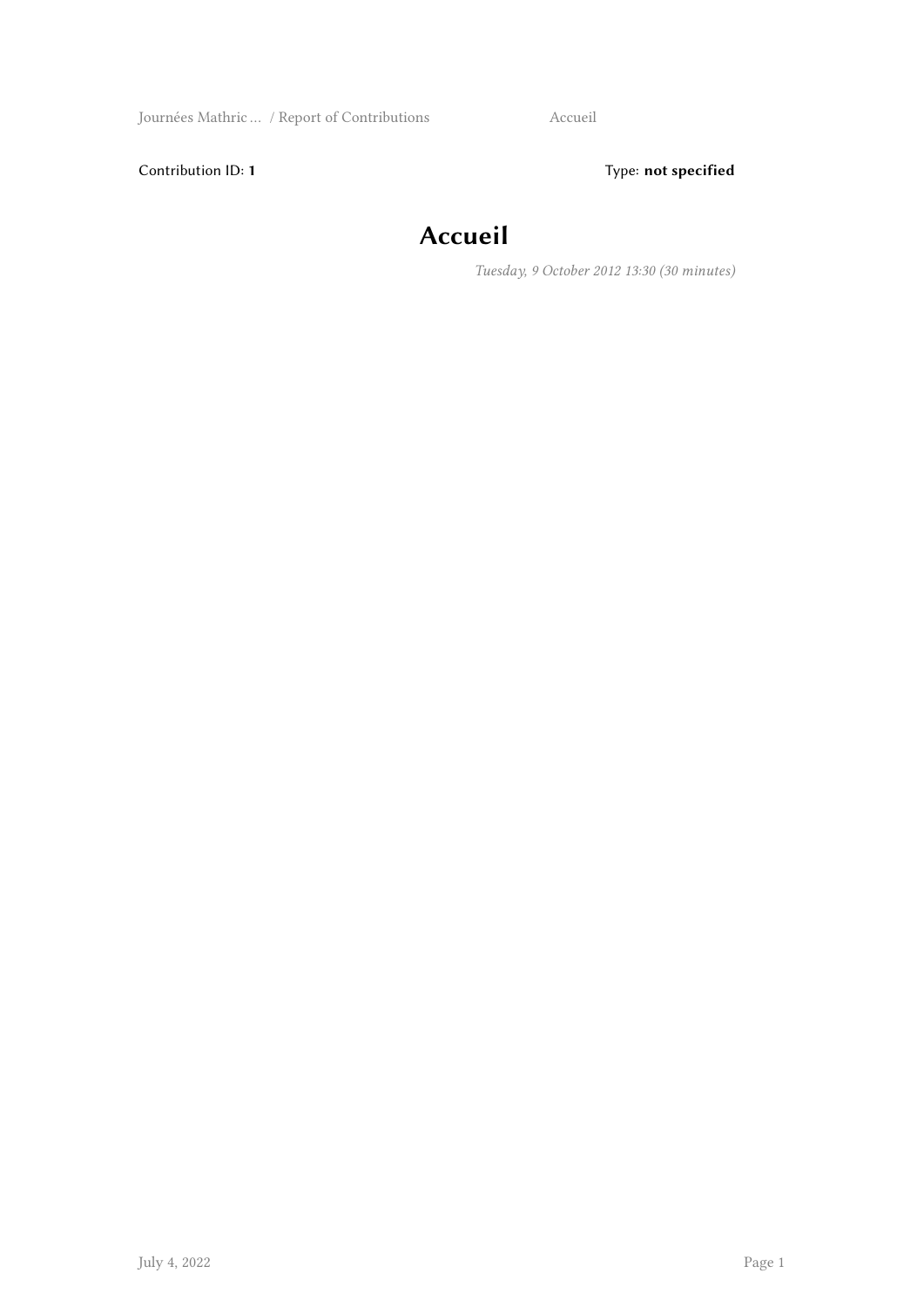Journées Mathric ... / Report of Contributions Ateliers

Contribution ID: 2 Type: **not specified** 

#### **Ateliers**

*Tuesday, 9 October 2012 14:00 (3 hours)*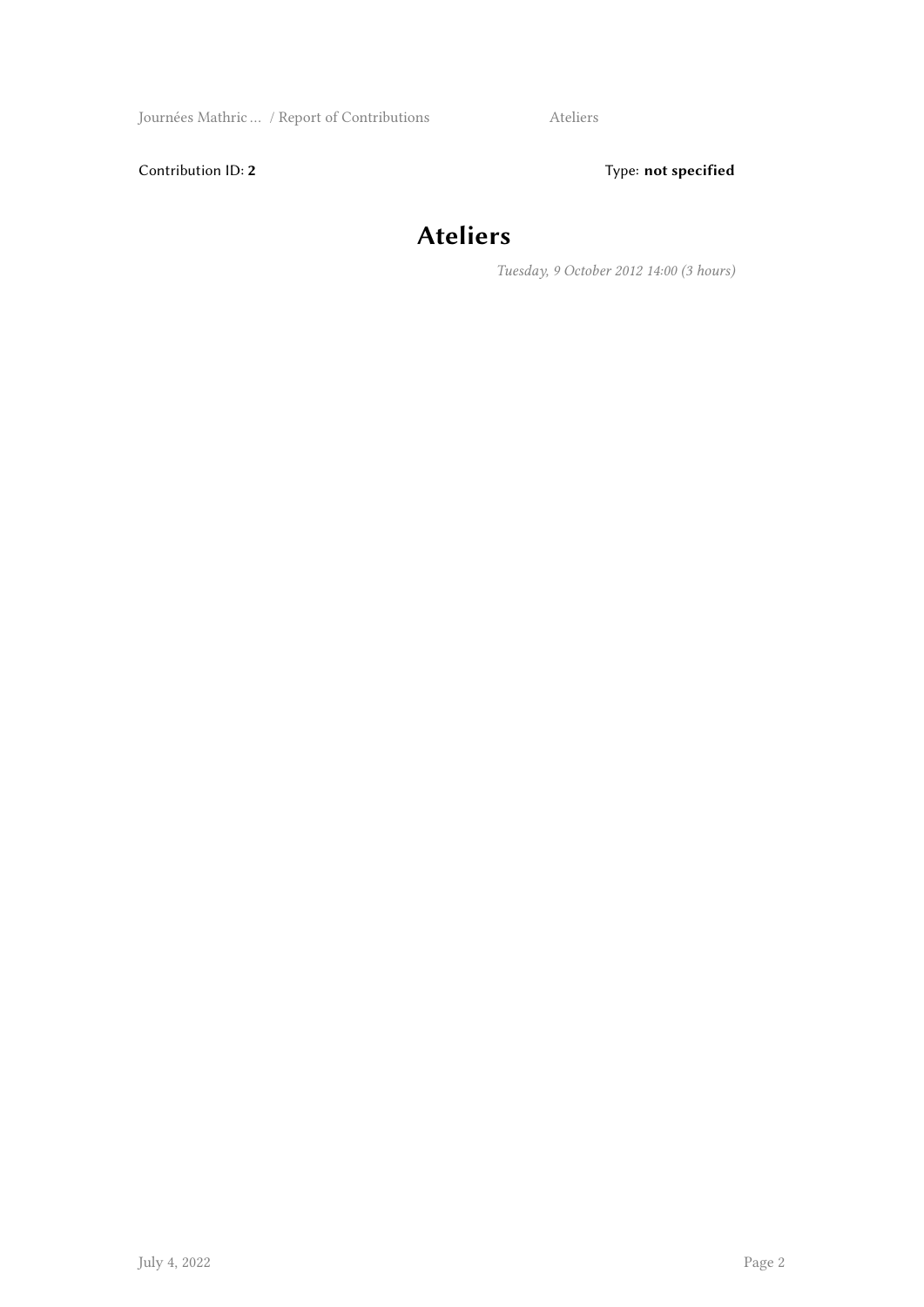Journées Mathric … / Report of Contributions Vie du GDS

Contribution ID: 3 Type: **not specified** 

#### **Vie du GDS**

*Tuesday, 9 October 2012 17:30 (1 hour)*

**Presenters:** Mr HENRY, Gérard; Mr CHARBONNEL, Jacquelin; Mr FERRÈRE, Richard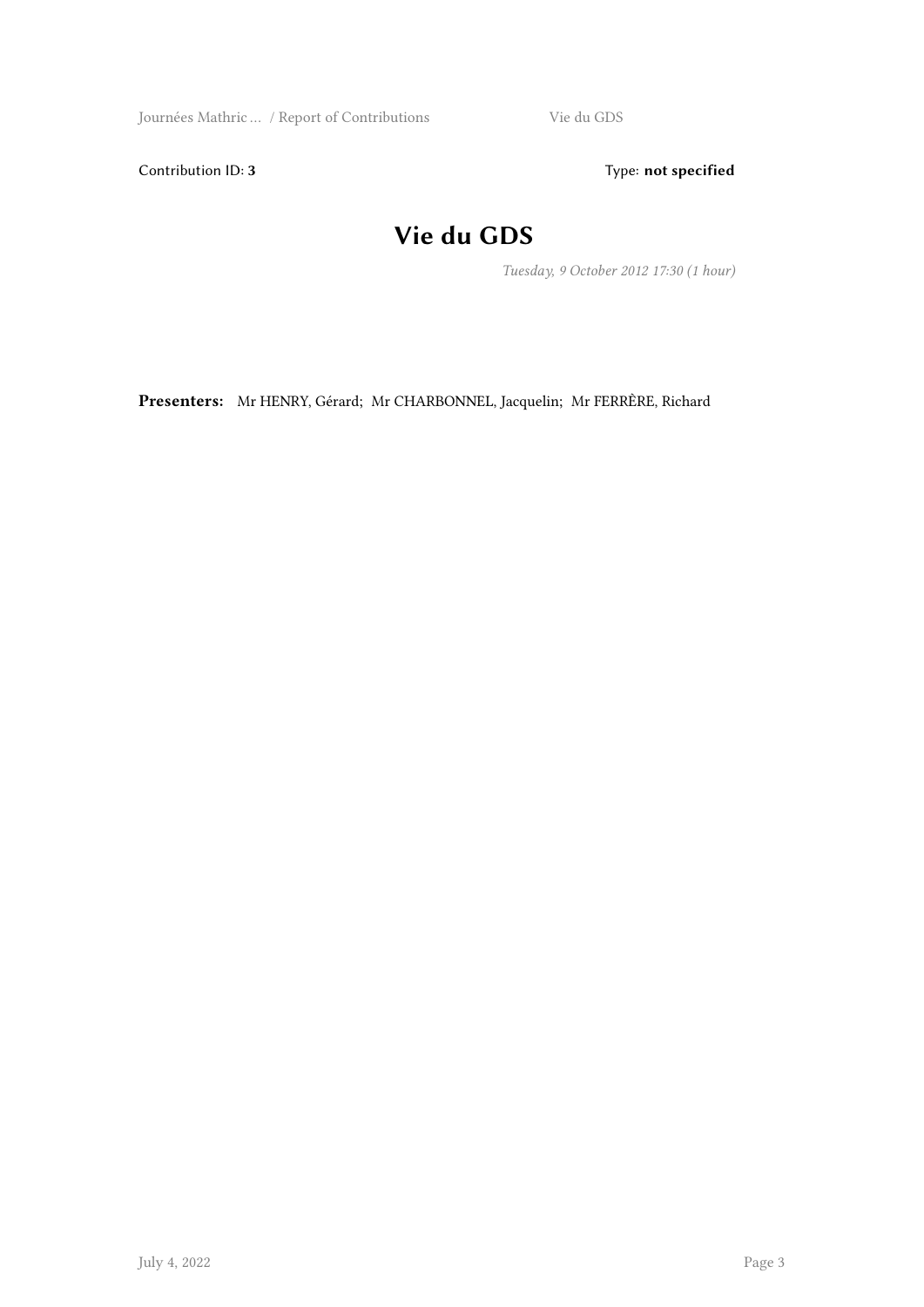Journées Mathric … / Report of Contributions Drupal : principes et petit retour …

Contribution ID: 4 Type: **not specified** 

#### **Drupal : principes et petit retour d'expérience**

*Wednesday, 10 October 2012 09:00 (45 minutes)*

**Presenter:** Mr ARCHIMBAUD, Jean-Luc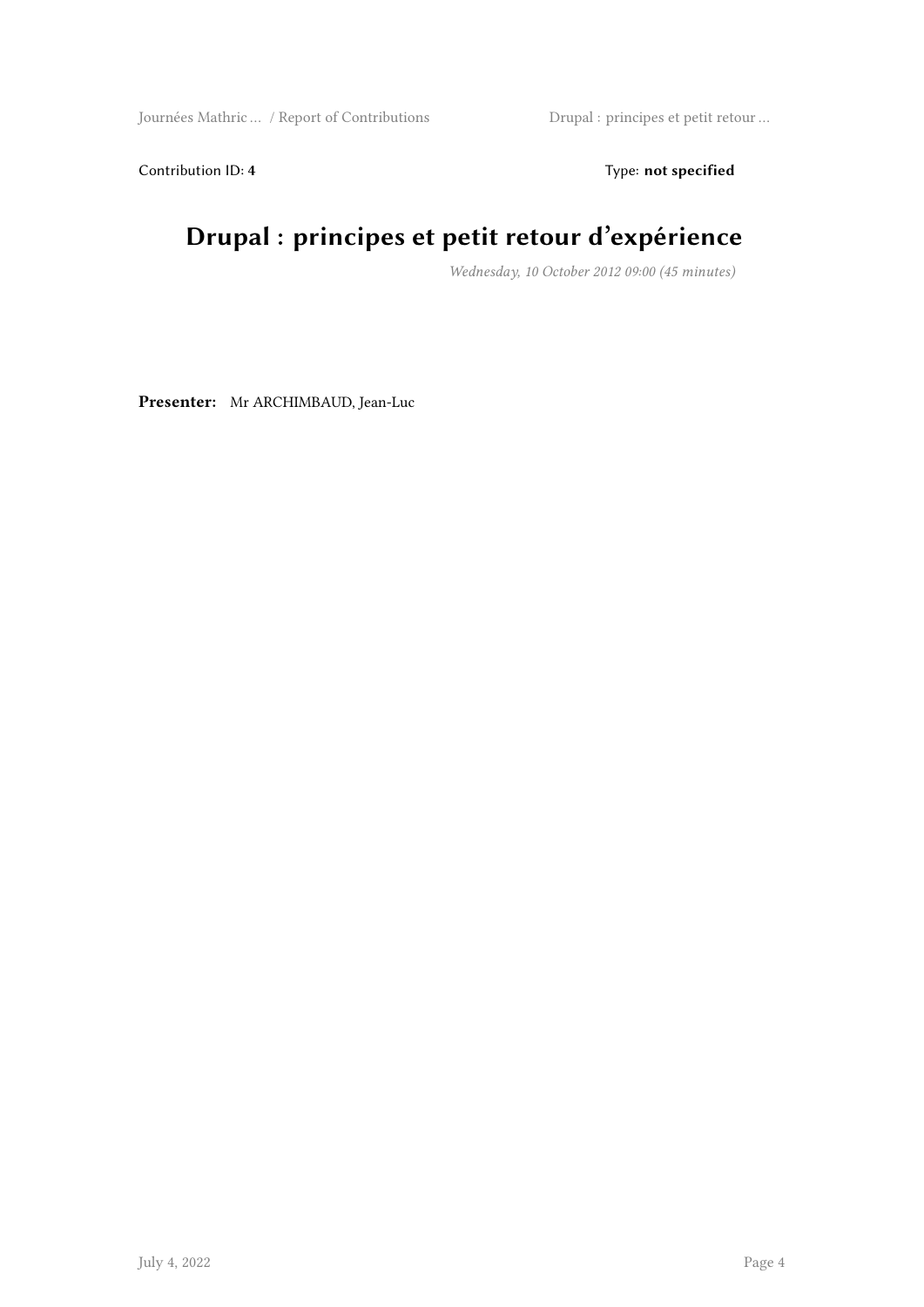Journées Mathric … / Report of Contributions Drupal : module workflow

Contribution ID: 5 Type: **not specified** 

#### **Drupal : module workflow**

*Wednesday, 10 October 2012 09:45 (15 minutes)*

**Presenter:** Mr CHEVANCE, Simon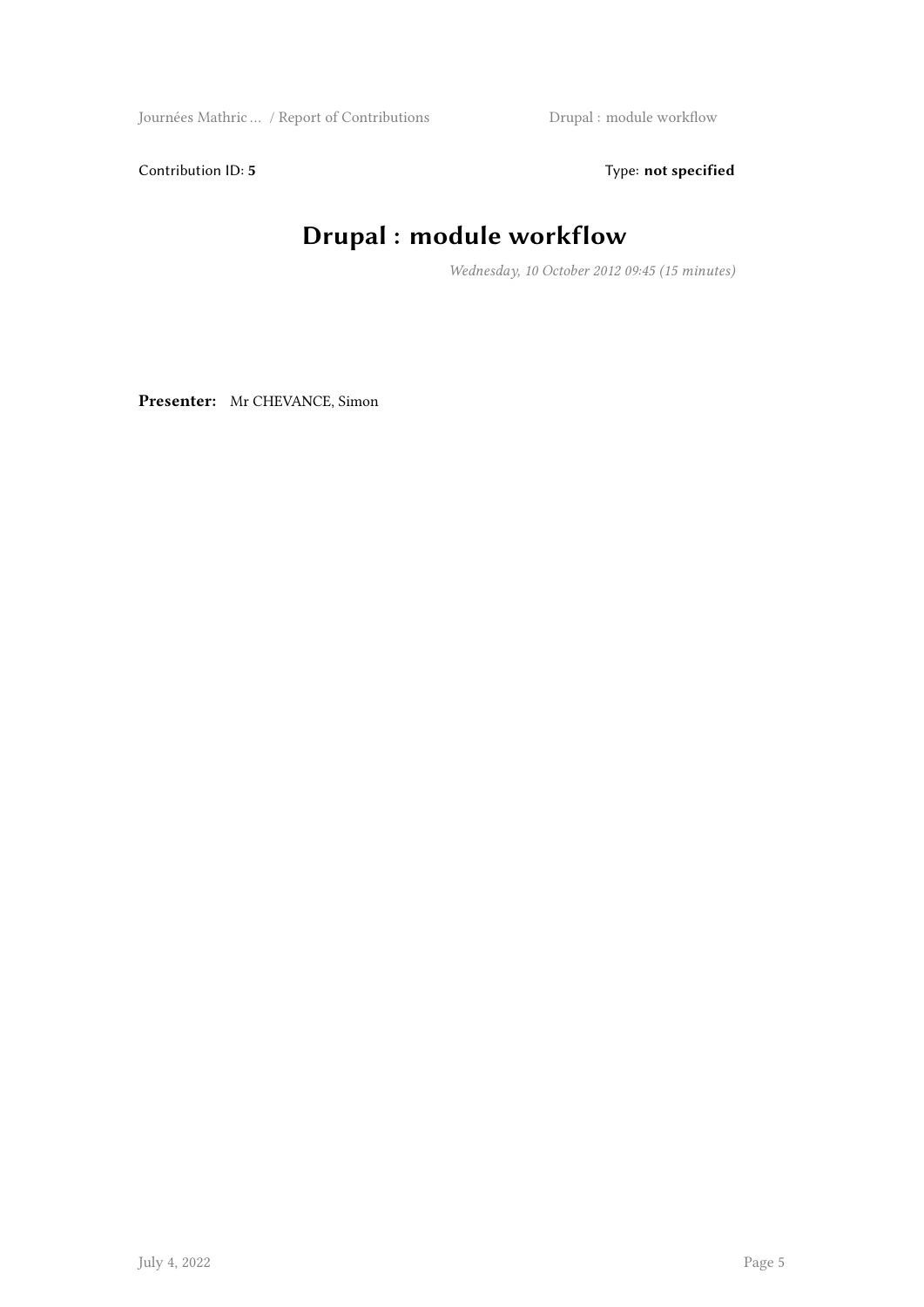Journées Mathric ... / Report of Contributions L'Agenda des maths

Contribution ID: 6 Type: not specified

# **L'Agenda des maths**

*Wednesday, 10 October 2012 10:00 (30 minutes)*

**Presenter:** Mr HENRY, Gérard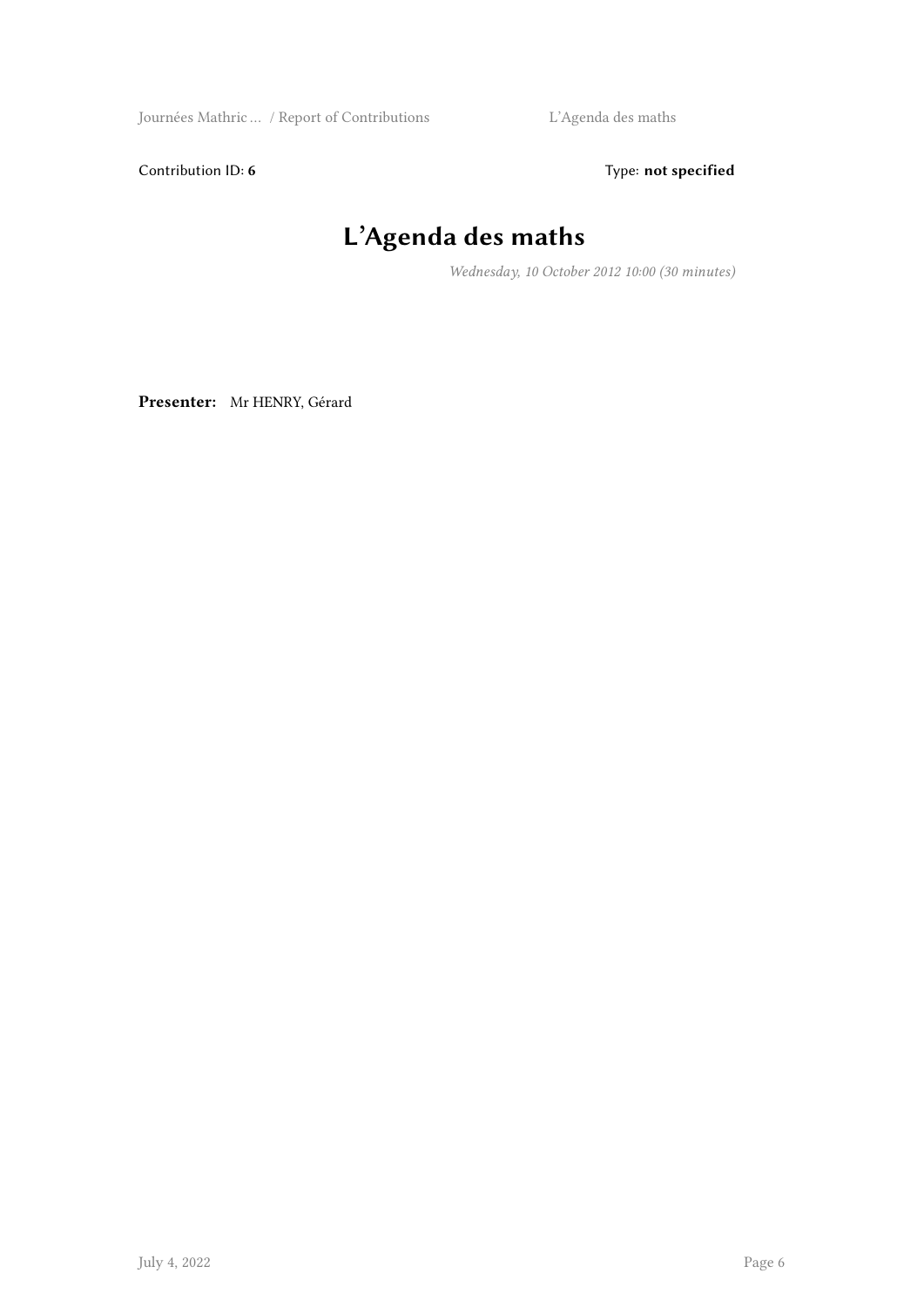Journées Mathric … / Report of Contributions Plume

Contribution ID: 7 Type: **not specified** 

#### **Plume**

*Wednesday, 10 October 2012 11:00 (30 minutes)*

**Presenter:** Mrs GOMEZ DIAZ, Teresa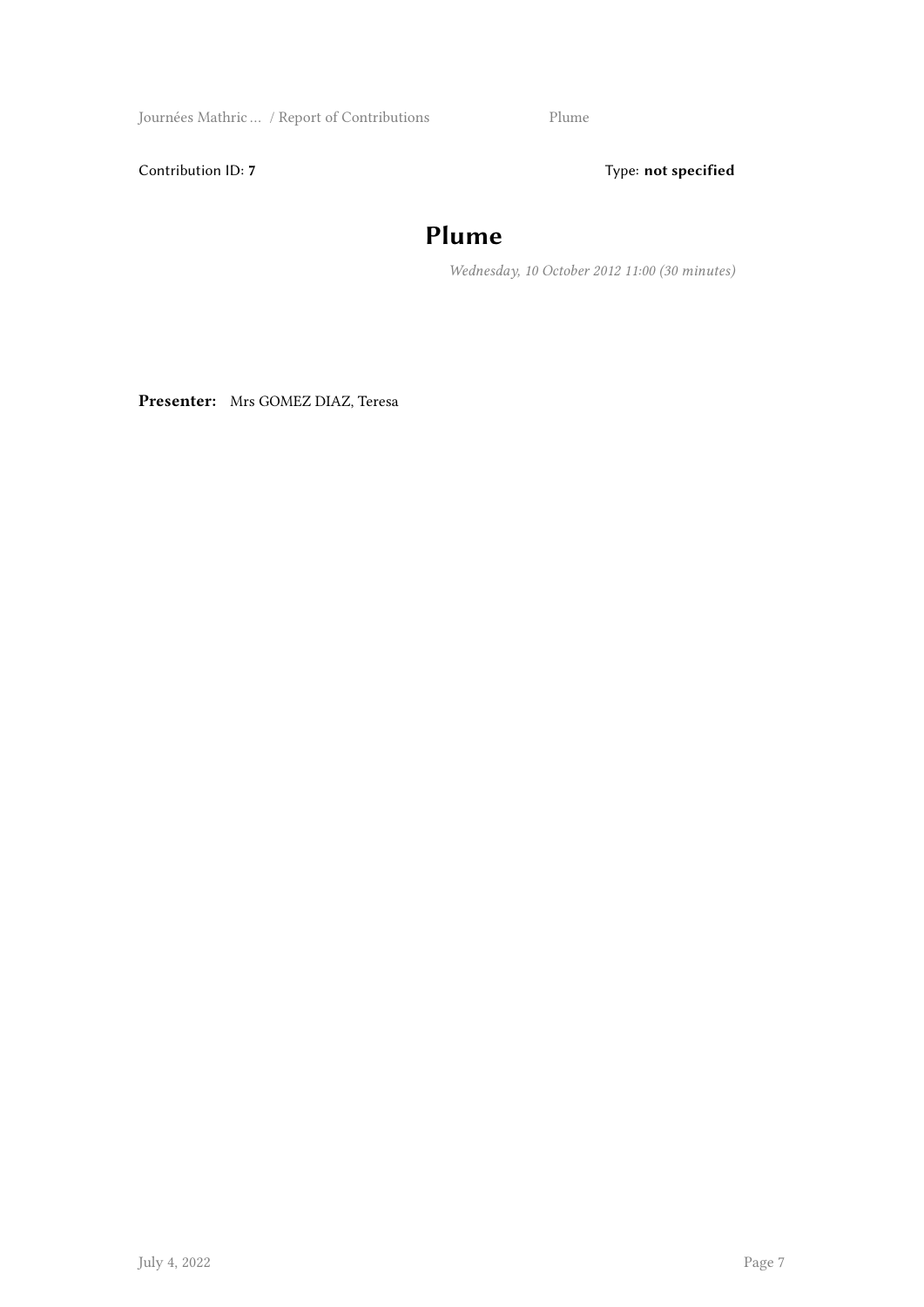Journées Mathric … / Report of Contributions L'Annuaire des maths

Contribution ID: 8 Type: **not specified** 

# **L'Annuaire des maths**

*Wednesday, 10 October 2012 11:30 (30 minutes)*

**Presenter:** Mr GRANCHER, Gérard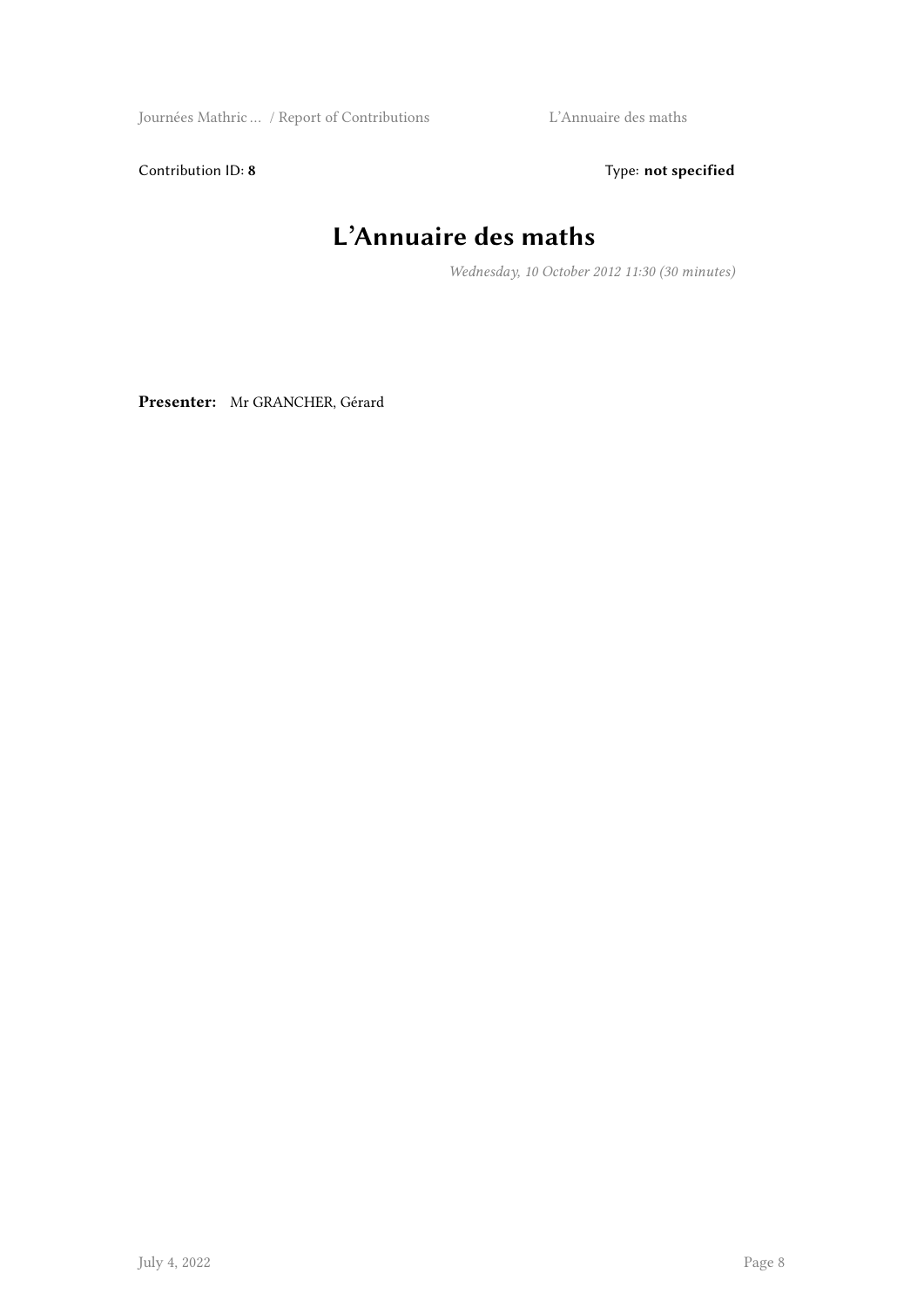Journées Mathric … / Report of Contributions Edition web offline

Contribution ID: 9 Type: **not specified** 

## **Edition web offline**

*Wednesday, 10 October 2012 14:00 (30 minutes)*

**Presenter:** Mr CHARBONNEL, Jacquelin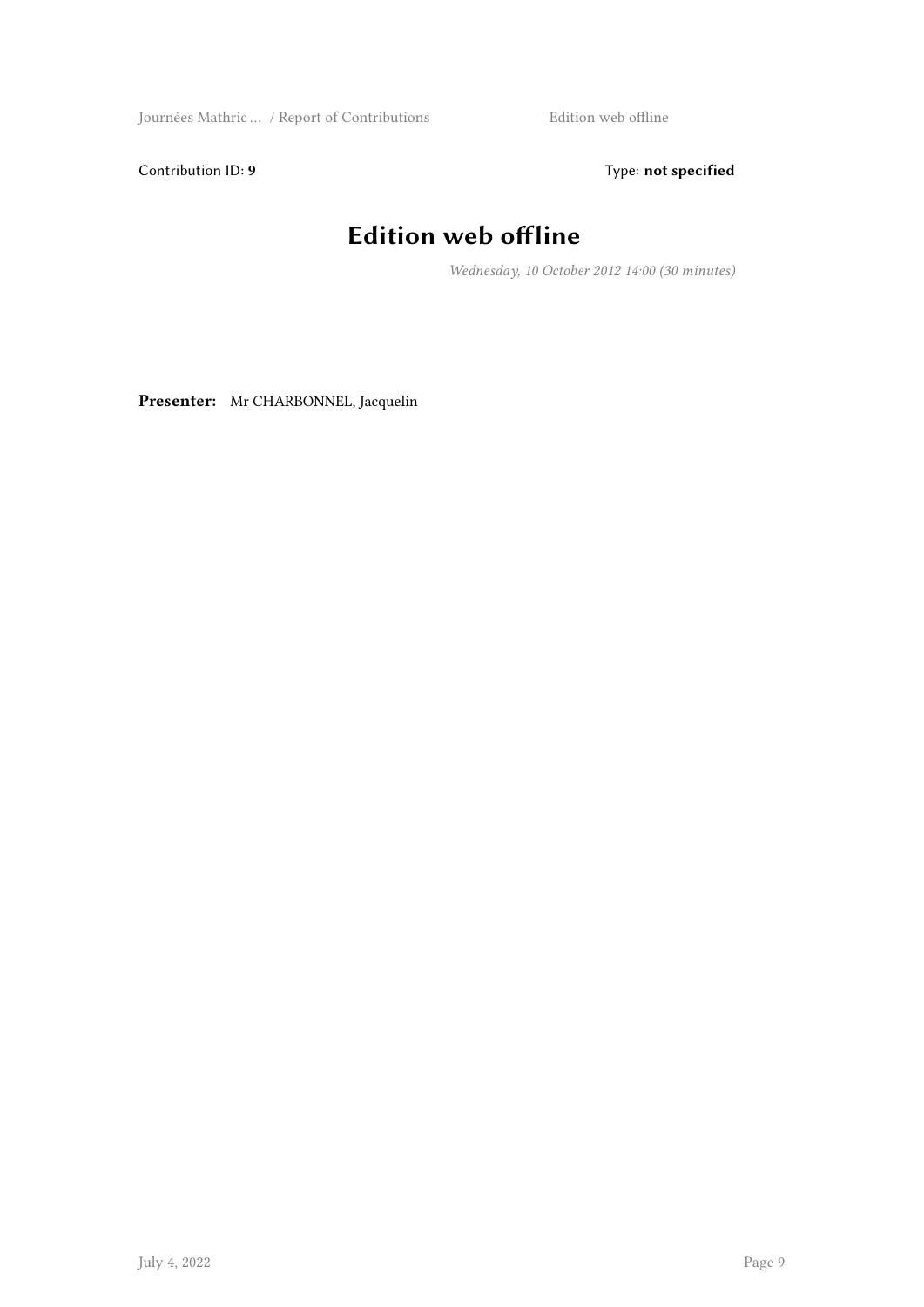Journées Mathric ... / Report of Contributions BackupPC

Contribution ID: 10 **Type:** not specified

### **BackupPC**

*Wednesday, 10 October 2012 14:30 (45 minutes)*

**Presenter:** Mr FERRAND, Sylvain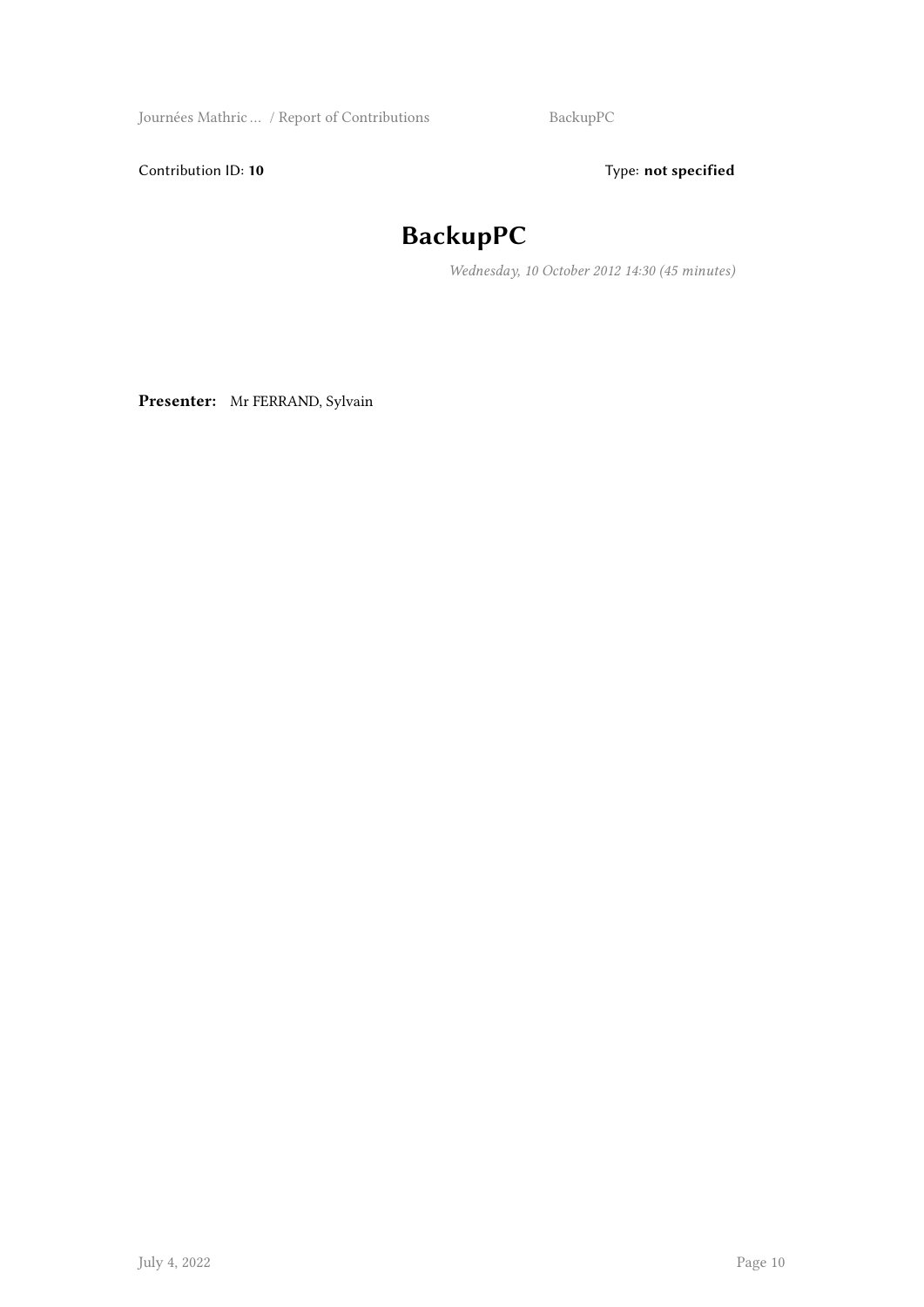Journées Mathric … / Report of Contributions Déploiement NFS4 + Kerberos : re …

Contribution ID: 11 Type: **not specified** 

#### **Déploiement NFS4 + Kerberos : retour d'expérience**

*Wednesday, 10 October 2012 15:15 (45 minutes)*

**Presenters:** Mr FACQ, Laurent; Mrs LAYRISSE, Sandrine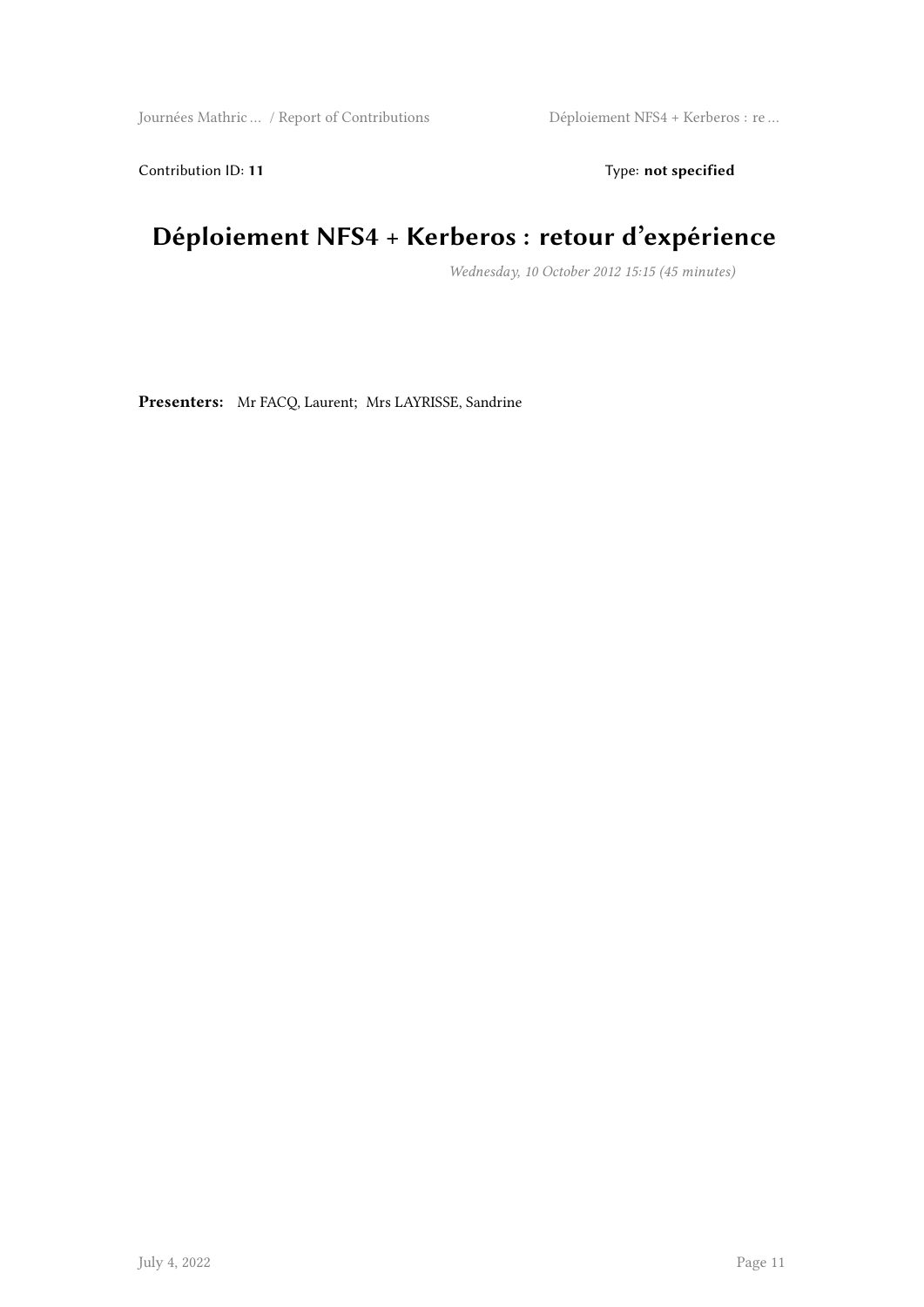Journées Mathric ... / Report of Contributions Systemd

Contribution ID: 12 Type: **not specified** 

#### **Systemd**

*Wednesday, 10 October 2012 16:30 (45 minutes)*

**Presenter:** Mr DUCROT, François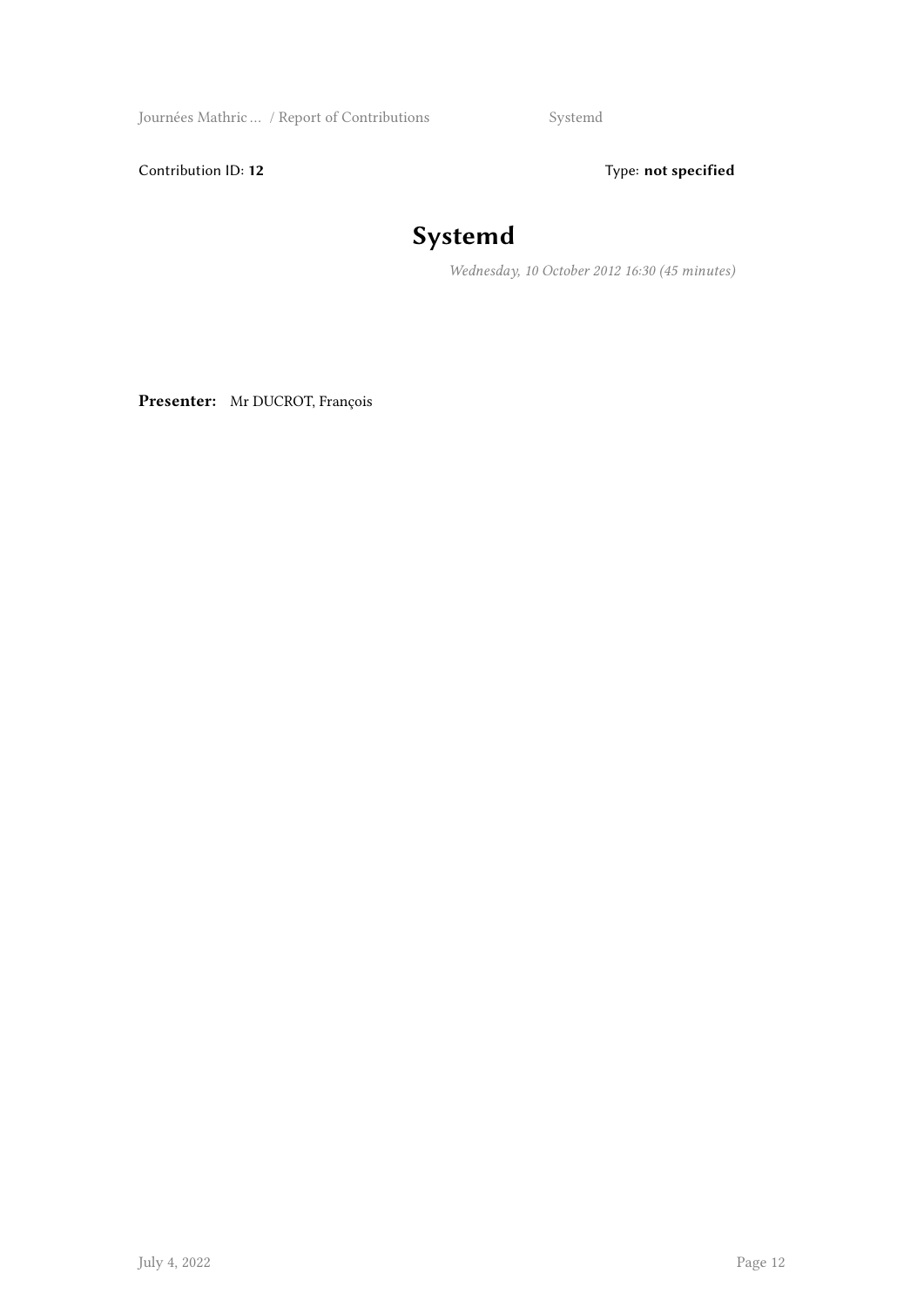Journées Mathric ... / Report of Contributions Pticrem

Contribution ID: 13 Type: **not specified** 

#### **Pticrem**

*Wednesday, 10 October 2012 17:15 (45 minutes)*

**Presenters:** Mr FERRÈRE, Richard; Mr CORDIER, Stéphane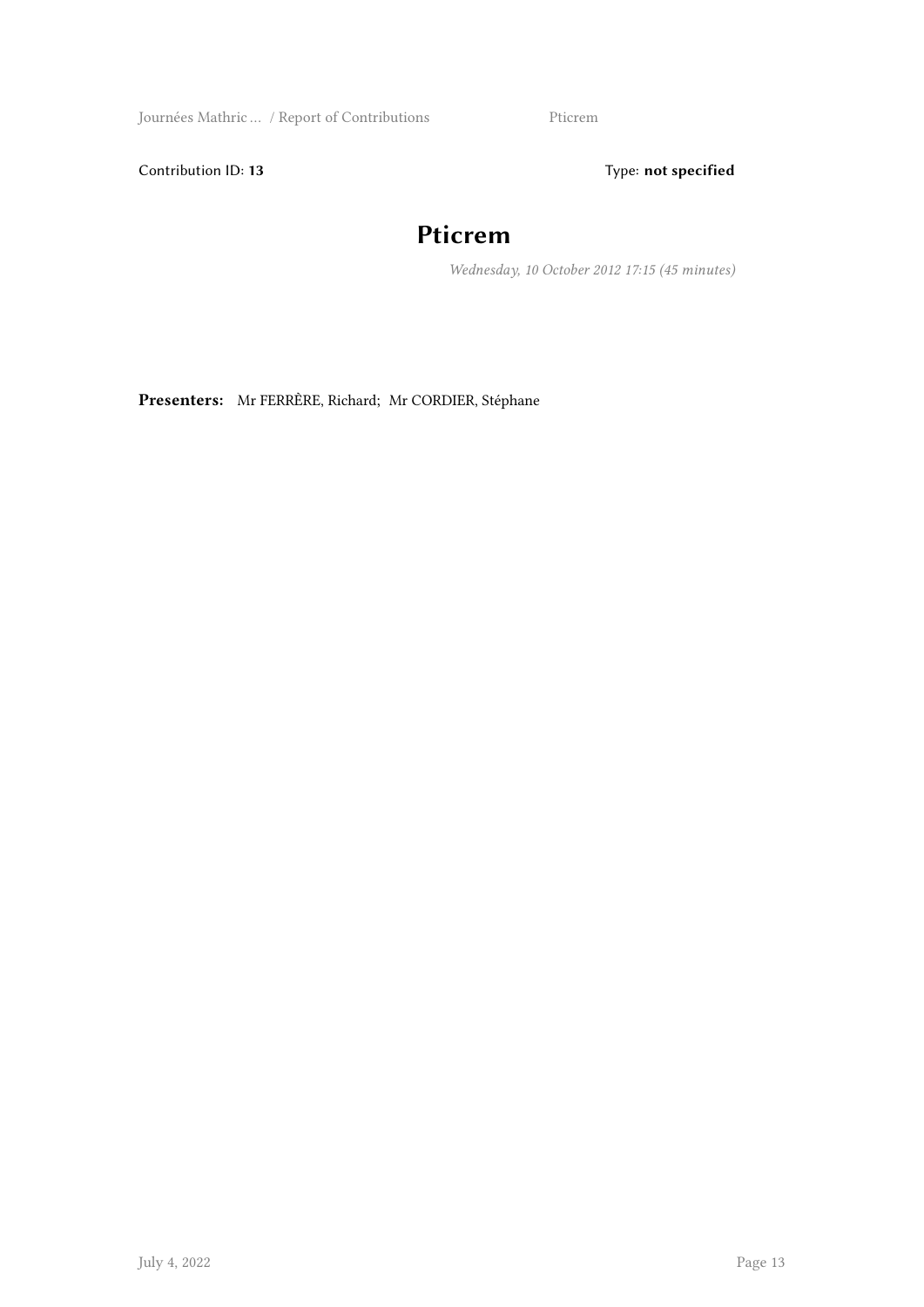Journées Mathric … / Report of Contributions Webconférence

Contribution ID: 14 Type: **not specified** 

#### **Webconférence**

*Wednesday, 10 October 2012 18:00 (15 minutes)*

**Presenter:** Mr ALLEMAND, Sylvain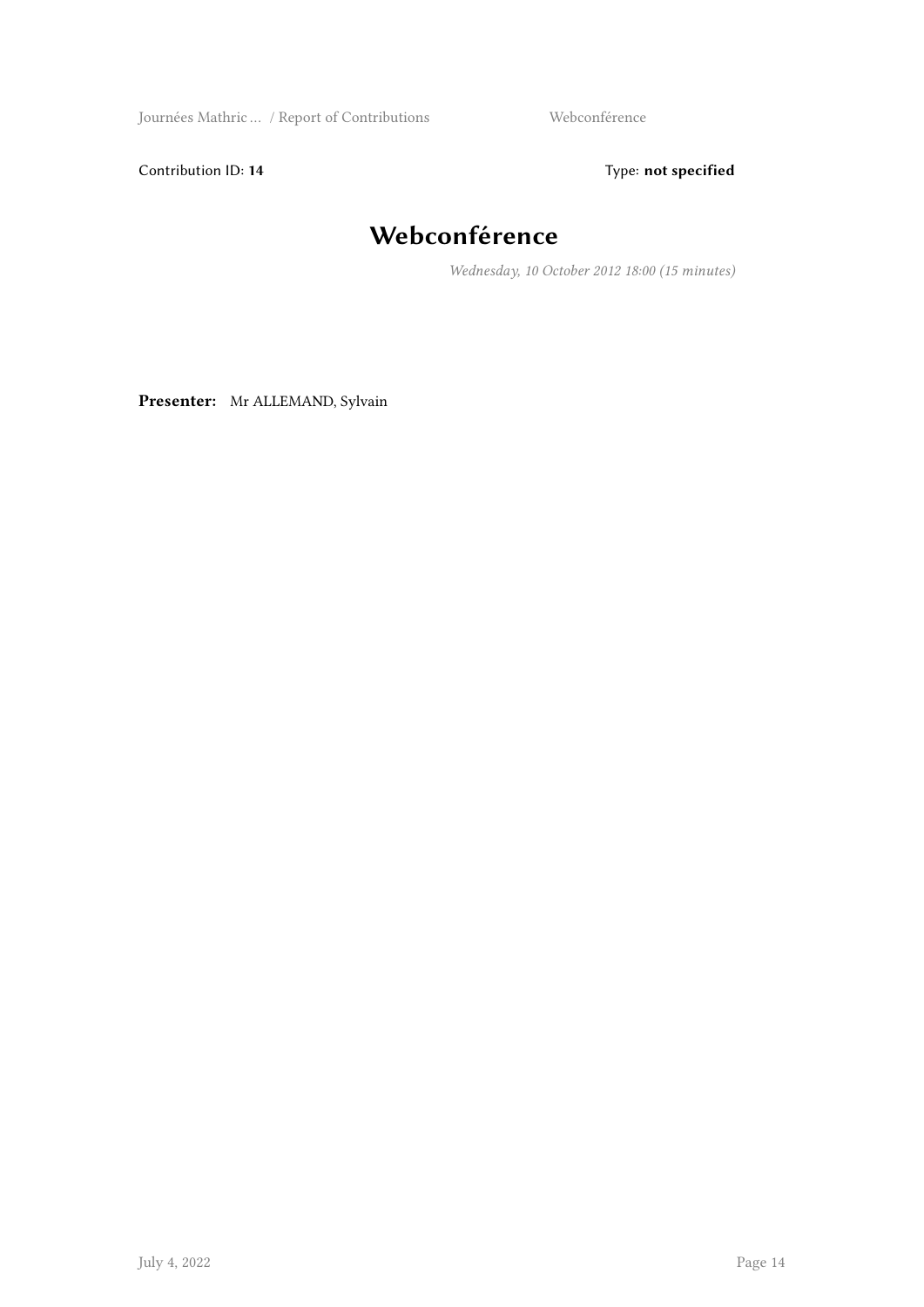Journées Mathric … / Report of Contributions Tendances directeur CRI

Contribution ID: 15 Type: **not specified** 

#### **Tendances directeur CRI**

*Wednesday, 10 October 2012 18:15 (15 minutes)*

**Presenter:** Mr MARCHAND, Joël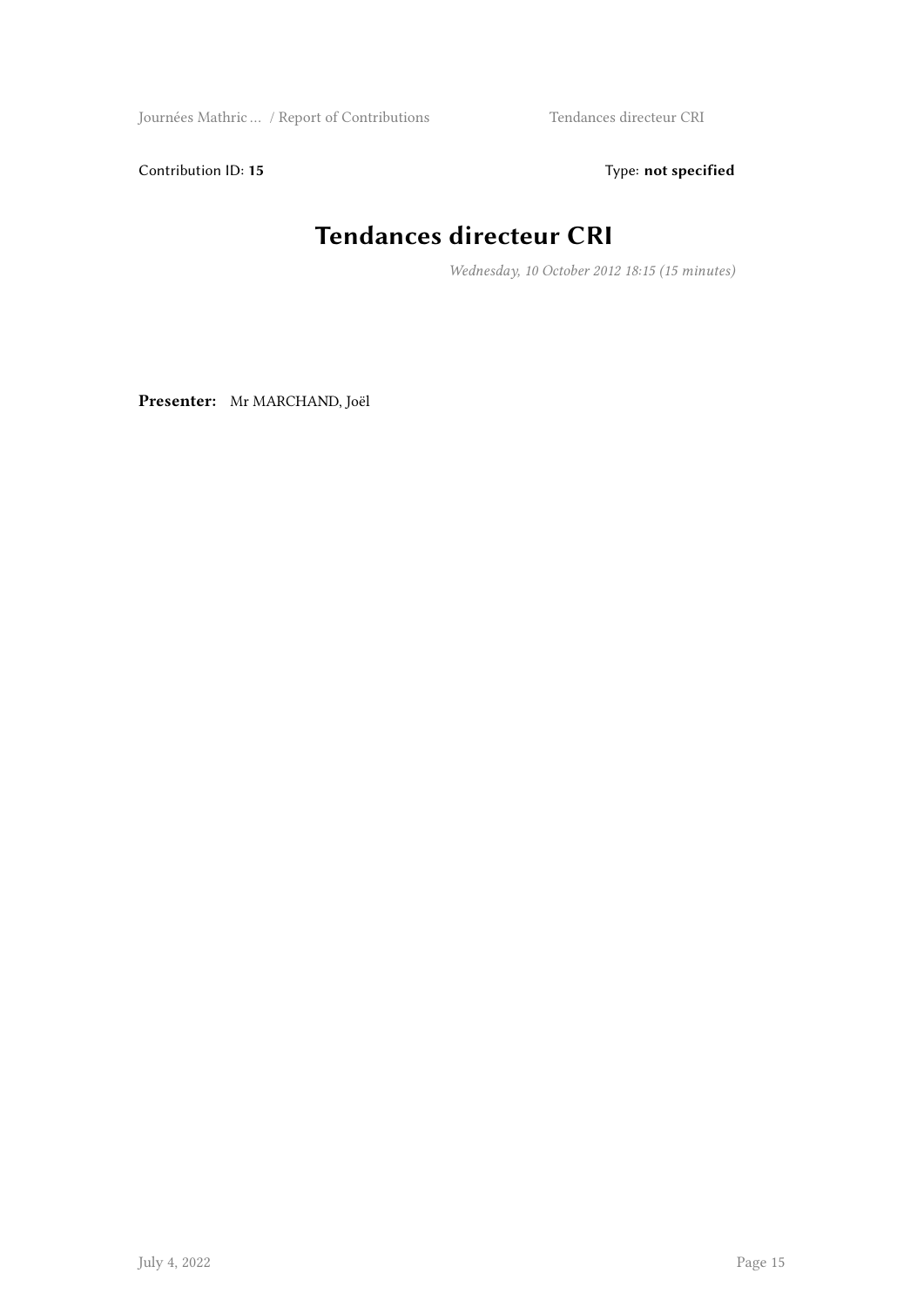Journées Mathric ... / Report of Contributions Actualités INSMI

Contribution ID: 16 Type: not specified

#### **Actualités INSMI**

*Thursday, 11 October 2012 09:00 (45 minutes)*

**Presenter:** Mr MÉTIVIER, Guy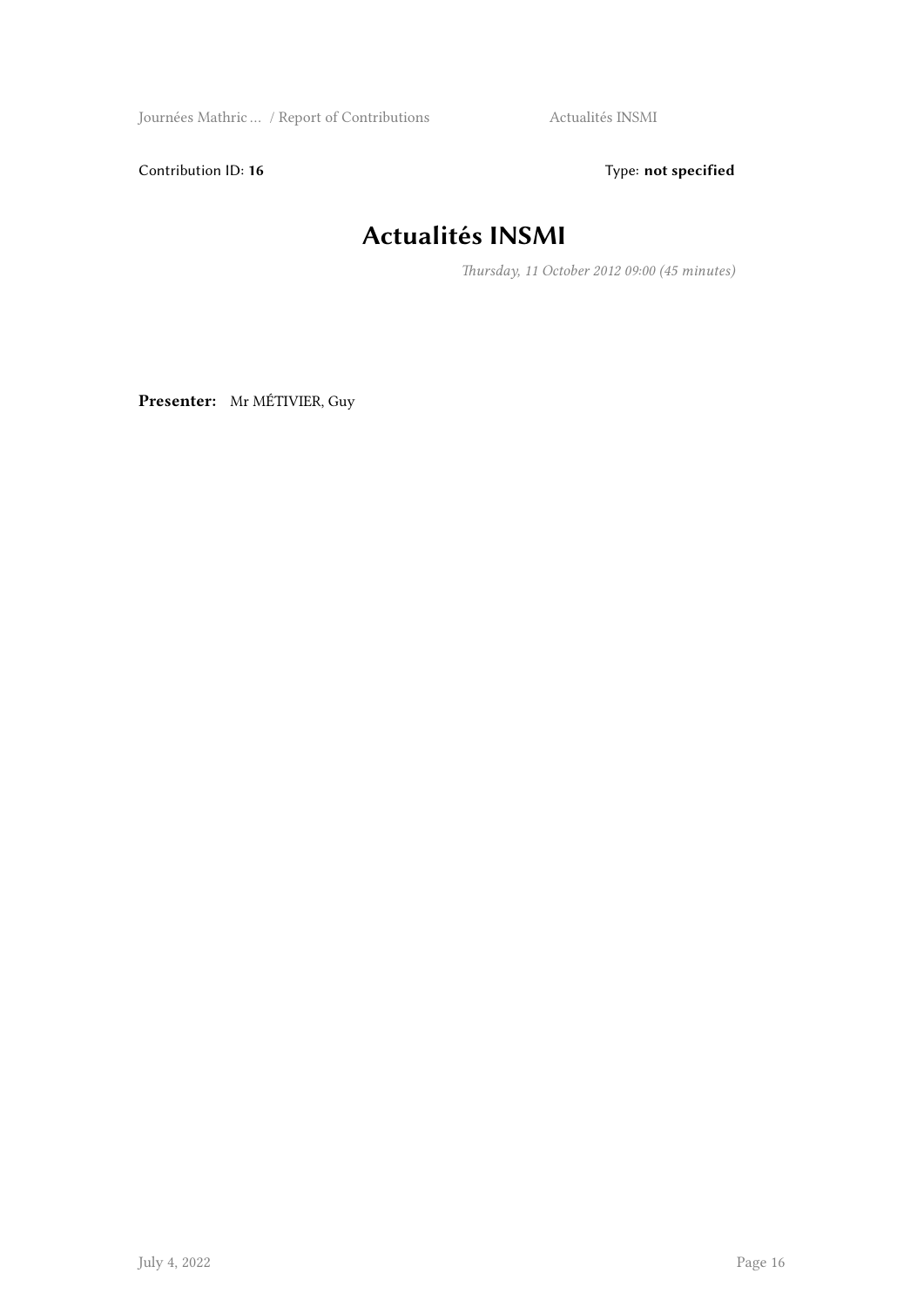Journées Mathric … / Report of Contributions Le projet portail math

Contribution ID: 17 Type: **not specified** 

# **Le projet portail math**

*Thursday, 11 October 2012 09:45 (45 minutes)*

**Presenter:** Mr ARCHIMBAUD, Jean-Luc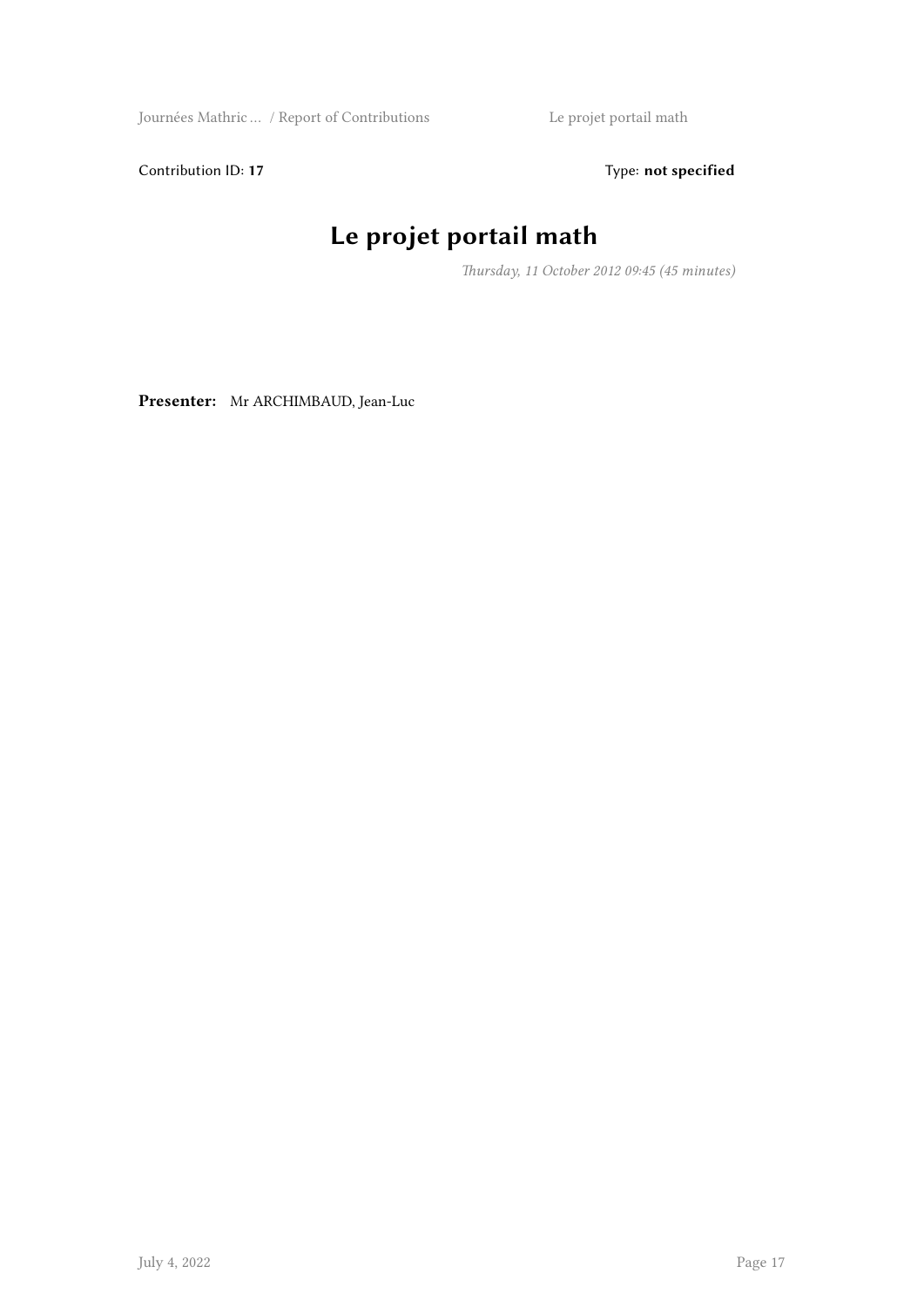Journées Mathric … / Report of Contributions Le projet RunMyCode

Contribution ID: 18 Type: not specified

### **Le projet RunMyCode**

*Thursday, 11 October 2012 11:00 (1 hour)*

**Presenter:** Mr STROPPA, Yvan